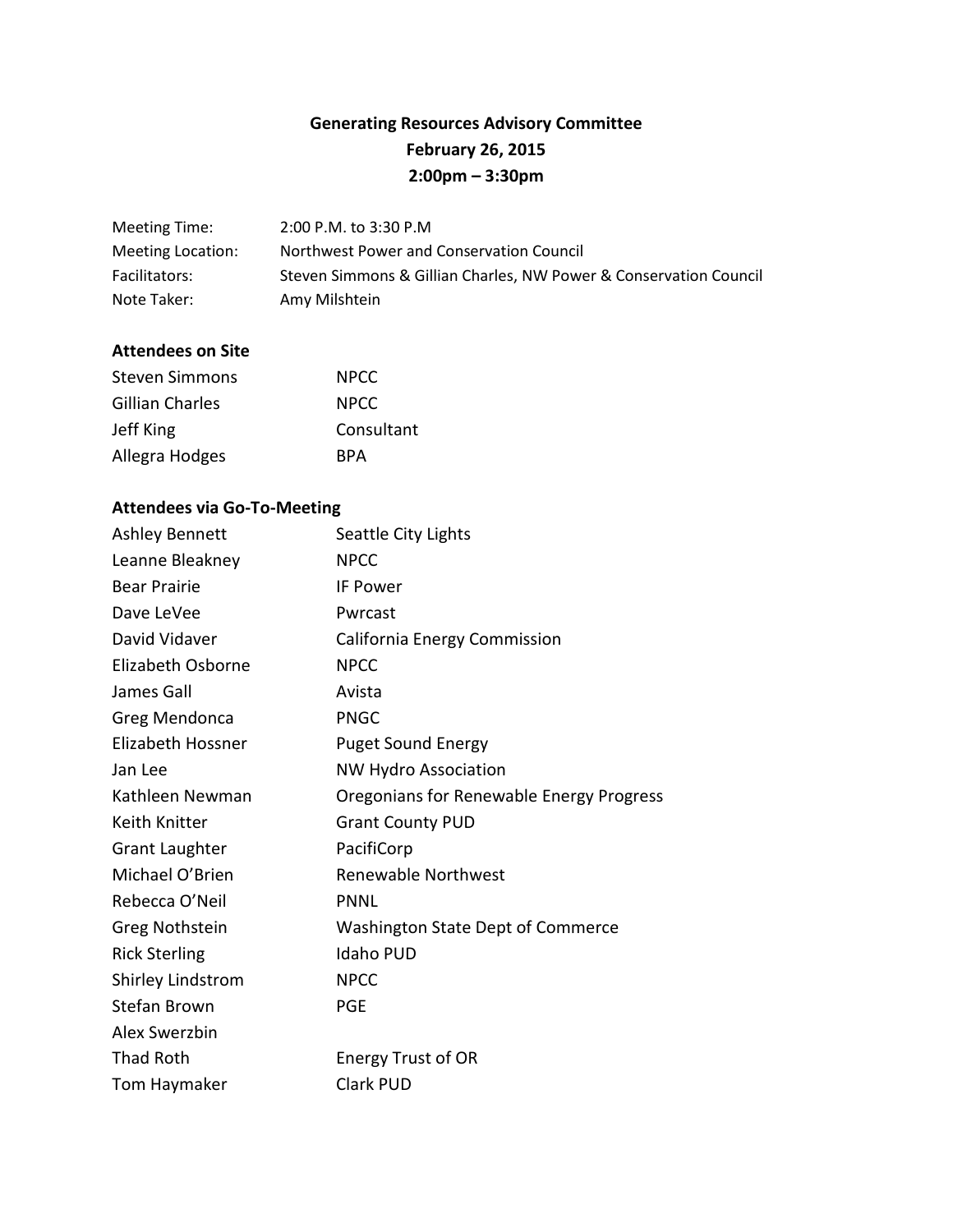| Will Price       | <b>FWFB</b>                             |
|------------------|-----------------------------------------|
| Dave Nightingale | Washington Utilities and Transportation |
| Zac Yanez        | Snohomish PUD                           |
| Megan Decker     | Renewable NW                            |

Steven Simmons, NPCC began the meeting. He reviewed the agenda and made introductions. See **presentation** for discussion points and analysis.

### **Renewable Portfolio Standard Analysis**

Gillian Charles, NPCC, presented a discussion on the Council's Renewable Portfolio Standard (RPS) analysis and treatment in the Regional Portfolio Model (RPM), along with some specific assumptions being made in the modeling process.

Greg Mendonca, PNGC, asked if Credit States with Surplus Resources for Banking [slide 6] just looked at resources specific to that state. Charles stated that the Eligible Resources generated are allocated to the state in which they have RECs contracted to – oftentimes this is the state in which they are generated. Mendonca asked what the Council assumes for the excess resources. Charles answered that they can be banked by the individual states' banking requirements until they expire. She stated that there is a question about this that comes up later in the presentation.

Mendonca asked if the yellow plaid on Slide 7 includes the 460 MW of utility scale solar PV. Charles stated no, that is primarily about 850 MW of wind RECs with unknown allocations. It is probably safe to assume that a portion of those RECs are going to Oregon, Washington, or Montana – we just don't know how much. In most of these energy sales agreements, there is a 50/50 split of REC ownership between Idaho Power and the developer. Where the RECs go from there is unknown.

Shirley Lindstrom, NPCC, stated that not all of the Idaho projects are a 50/50 split and more goes to the developer. But she is unsure of the breakout. Charles asked for feedback on that.

Keith Knitter, Grant County PUD, suggested that Charles accessed the state records of what would have been achieved to date. He said Washington puts together a yearly report of targets and how many and what types of renewables are reported against it.

Leann Bleakney, NPCC, stated she is watching house bill 2627 in Oregon which incentivizes investment in clean energy and energy efficiency.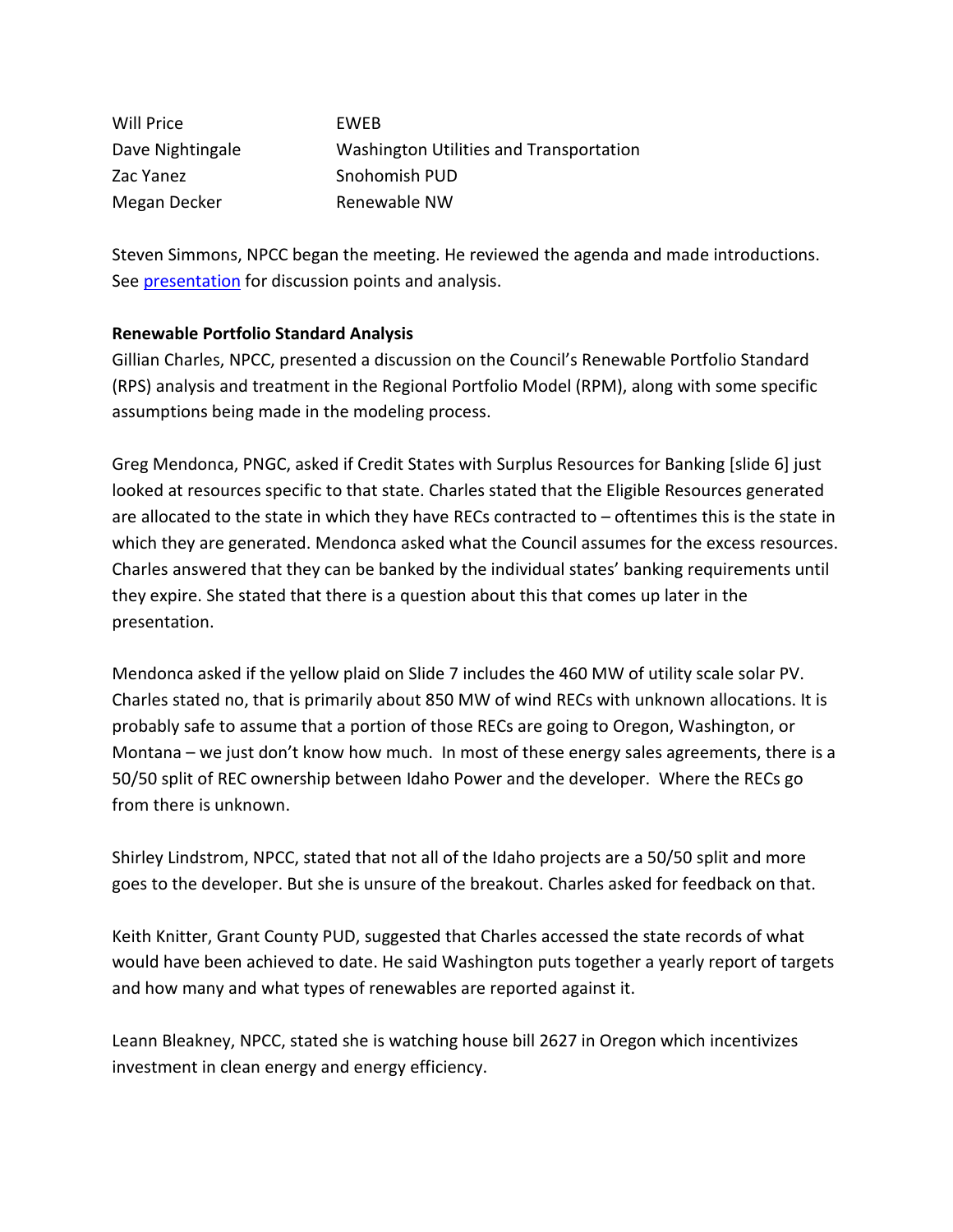Tom Haymaker, Clark PUD, stated that there are provisions in RPS implementation language that is different than the 3, 9 and 15% levels. Charles asked if he is talking about the cost cap provision. Haymaker said yes and stated that in addition there are utilities that are not experiencing load growth – which represents another alternative form of compliance. He says that Clark County PUD has utilized the "no load growth" provision for meeting the RPS requirement. He feels this will have an impact as we move forward. Charles said this was good to know that utilities are potentially facing the cost cap and no load growth alternatives earlier than first thought.

Dave Nightingale, Washington Utilities and Transportation Commission, commented on IOUs and saying they will not be running up against the cost caps for their RPS requirements. He suggested asking Chuck Murray or Glen Blackman for a better estimate for the public side.

Lindstrom again stated that she is not sure if the Idaho recs are 50/50. Rick Sterling, Idaho PUC, stated that large projects which is basically all wind and solar are 50/50.

James Gall, Avista, asked Sterling if the older PURPA wind projects were 50/50. Sterling couldn't answer that as there weren't significant recs until 2005.

Mendonca suggested tapping into the completed BPA analysis for tier one RECs. Charles agreed and asked what he heard from his utilities. He said it plays into his earlier point about RECs that can't be used in Washington. He said that because Oregon has unlimited banking if a single project that is intended to serve Washington RPS but has additional RECs and is also eligible in Oregon then one of the only place to move them is Oregon. Charles said that the current modeling accounts for REC banking in the state but not secondary REC sales. We just assume they expire.

Megan Decker, Renewable NW, stated that there is a voluntary market for RECs and not all RECs end up in the Oregon compliance market.

Zac Yanez, Snohomish PUD, asked about the alternative compliance measure. He feels that his utility is long on RECs now but by the time they need to acquire the next batch they might exceed the 4% cap. He stated that his utility is close to hitting the 4% cost cap.

Gall stated that the numbers don't show the voluntary recs. He wondered if the numbers should be grossed up to show those quantities. Charles asked where you could find that data. Gall stated he's seen it on corporate websites.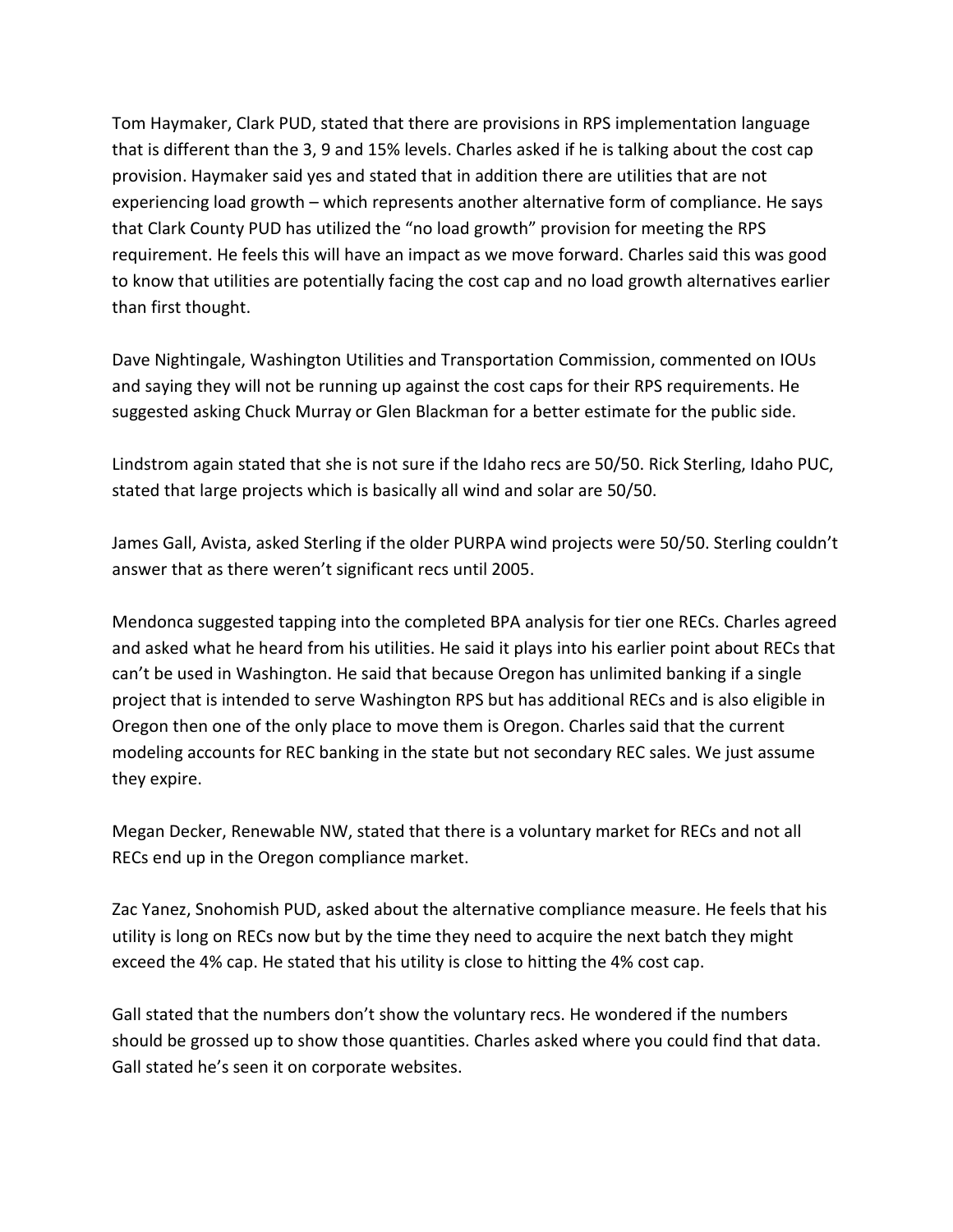Decker stated that NREL has some high level green e-certificate reporting. She feels individual corporate purchasers might be hard to find.

#### **Assume utilities will use banked RECs first, then RECs from current year's generation**

Elizabeth Hossner, Puget Sound Energy, stated that she can only bank one year so they use the banked recs first and then go what they can pull for a year. She stated that the incremental hydro cannot be banked and has to be used that year. She states that when modeling for their IRP they look forward for how many recs they need and bank forward. They assume the surplus is sold. In the 2013 IRP they banked until 2022.

Mendonca stated that for the small utilities in the Oregon RPS that would be a good assumptions. Charles asked if the small and medium utilities can bank RECs now, even though they don't fall under compliance until 2025. Mendonca answered that they have been able to bank since 2007.

Gall stated that they are following Puget's banking procedure and appear to be long in the next 20+ years. He says this is mostly through physical compliance.

# **How to allocate Idaho RECs (that are not specifically under PPAs w/ utilities obligated by RPS)?**

Sterling stated that he thinks that some voluntary RECs go to Colorado or California. He is not sure where most end up. He stated it is complicated.

Charles stated that since Washington's IOUs are in such good shape that maybe not accounting for Idaho's unknown RECs isn't a deal breaker. Sterling stated that there are people who do know where they are going but the information is very difficult to track down. He suggested contacting the Center for Resource Solutions or WREGIS.

Yanez stated that if you ignore the Idaho RECs completely, then the region might add resources or purchase RECs before we actually need them. He stated that even if no one is using them they might be available in the future so the next REC expansion might not happen. So from a resource expansion position it might be better to say that the RECs would be available in the future.

Charles asked if it was good enough to identify them in the narrative or should we apply a percentage in the model even if we don't know what that percentage should be. Yanez felt there should be a percentage in the model.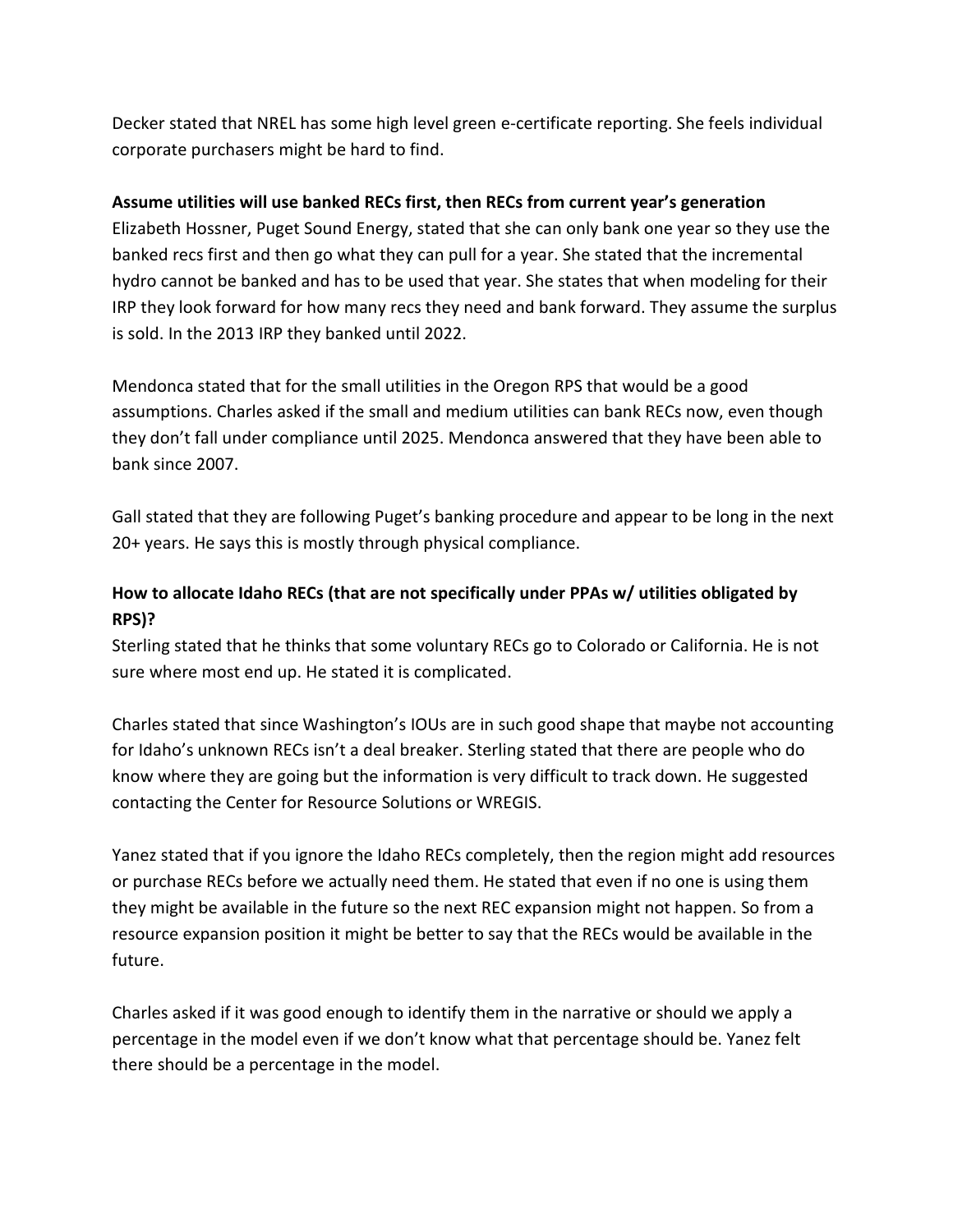Decker stated that there have been some RECs from PURPA projects that have ended up in compliance reporting that might yield a percentage that would be a good proxy to use. She supports that some percentage should be represented in the model. She feels assuming 50% to the PNW seems high but maybe 25% is more realistic.

Yanez suggested looking at the delta in the model results if you assume all are available and none are available to get a range.

# **Of the ~460 MW under ESA with IPC, how much can we realistically expect will be built and installed by end of 2016?**

Sterling stated that 60 MW of the 460 MW Idaho RECs are actually in Oregon. Of the remaining 400MW, half is being developed by First Wind in partnership with Sun Edison and he expects them to be developed. The other 200 MW is a different developer and he is not sure about their financing but is fairly confident that they will be developed.

He mentioned that there is discussion of another 800-900 MW that might come on line but that is speculative until at least mid-summer.

### **Future "Achievement" towards RPS – 95% vs. 100%**

Nightingale suggested talking to a few utilities instead of coming up with a one size fits all approach. Charles stated that unfortunately the model only accepts one value per state. Nightingale still suggested looking at individual loads. Charles admitted that the large utilities are running into the cost cap, however the difference between 95 and 100% in the model is not that much. Nightingale again suggested contacting Glen Blackman and Chuck Murray for the best estimate.

Haymaker suggested she be careful with wording "achievement" "targets" and "compliance" as utilities may not be hitting the 9% target (in Washington) but are still in compliance using alternative compliance means. Charles agreed and noted that staff will be careful with wording.

### **What is the current value of a REC?**

Gall suggested that for California bucket one recs are closer to \$10/MWh but for bucket three \$1/MWh is more accurate.

### **Definitions & LCOE**

### **WIND AND SOLAR GENERATION**

Simmons presented some additional wind and solar resource analysis assumptions based on various locations and transmission builds.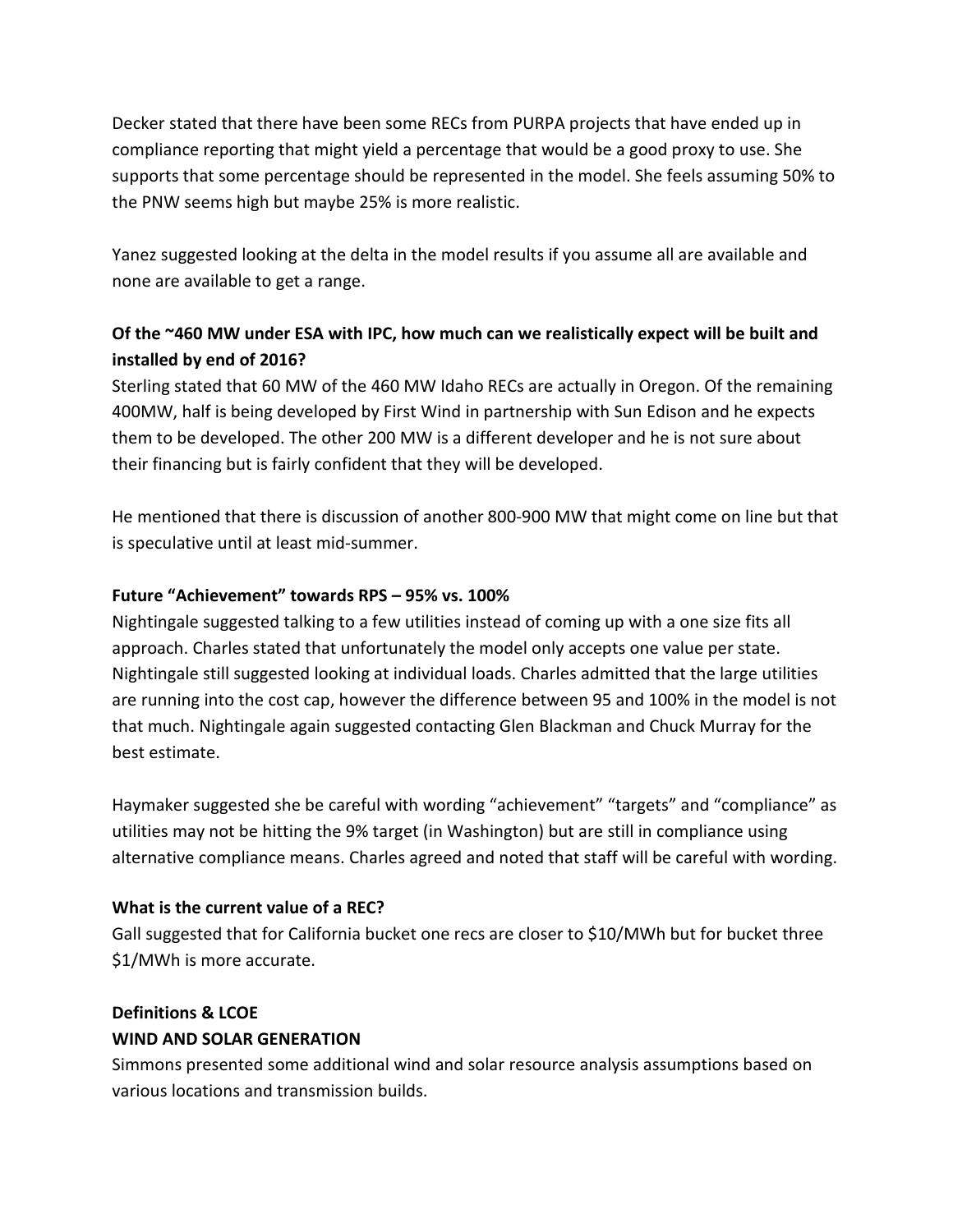Nightingale asked about scenarios for southern Oregon wind. Charles stated that they hadn't looked at them for reference plants for the model. Nightingale stated that with four Montana winds, some more realistic than others, the Council should look at at least one southern Oregon one even with the transmission constraints.

Stefan Brown stated that there was a project 3-4 years ago in SE Oregon that tried to connect but had to build a 230 KV line making it economically unviable. Nightingale stated that there are two 230 KV lines there now and there would probably be some curtailment. Simmons stated that the line is fully subscribed.

Charles stated they focused on Montana because the wind resource potential is high (3rd in the US) and we are trying to model diversity. Nightingale still felt that they are focusing too much on Montana and should look at southern Oregon. Simmons stated that between the draft and final they may look at more solar PV in southern Oregon, which would also need additional transmission.

Hossner asked why the Montana wind capital costs are so much lower than the Columbia Basin. Simmons answered that this is on a levelized basis and the Montana capacity factors are better. Charles stated that they assumed a 40% capacity factor for Montana and 32% for the Columbia Gorge.

Nightingale asked for the capacity factor for the solar. Simmons answered 26.2% for southern Idaho. Charles stated that they based this on the PV watts model from NREL and also noted it is in line with the estimates coming out of the energy sales agreements for the ~400 MW under development in Idaho.

Kathleen Newman, Oregonians for Renewable Energy Progress, asked for more information about using the Boardman-Hemingway costs. Simmons answered that because it's a proposed transmission project they were able to find estimates and WECC provided some estimates as well. Newman asked if that put the full cost of such a transmission expansion on solar PV when in reality it might be a shared cost. Simmons answered that it might be shared but it would be a new cost factor to add on. It might not go fully on solar.

Sterling stated that his last solar contract was levelized to \$62 and then subtract \$5-6 for integration so you could do these projects without transmission for \$56-57. Simmons agreed and stated it's a challenge because the levelized costs for modeling purposes are not the same